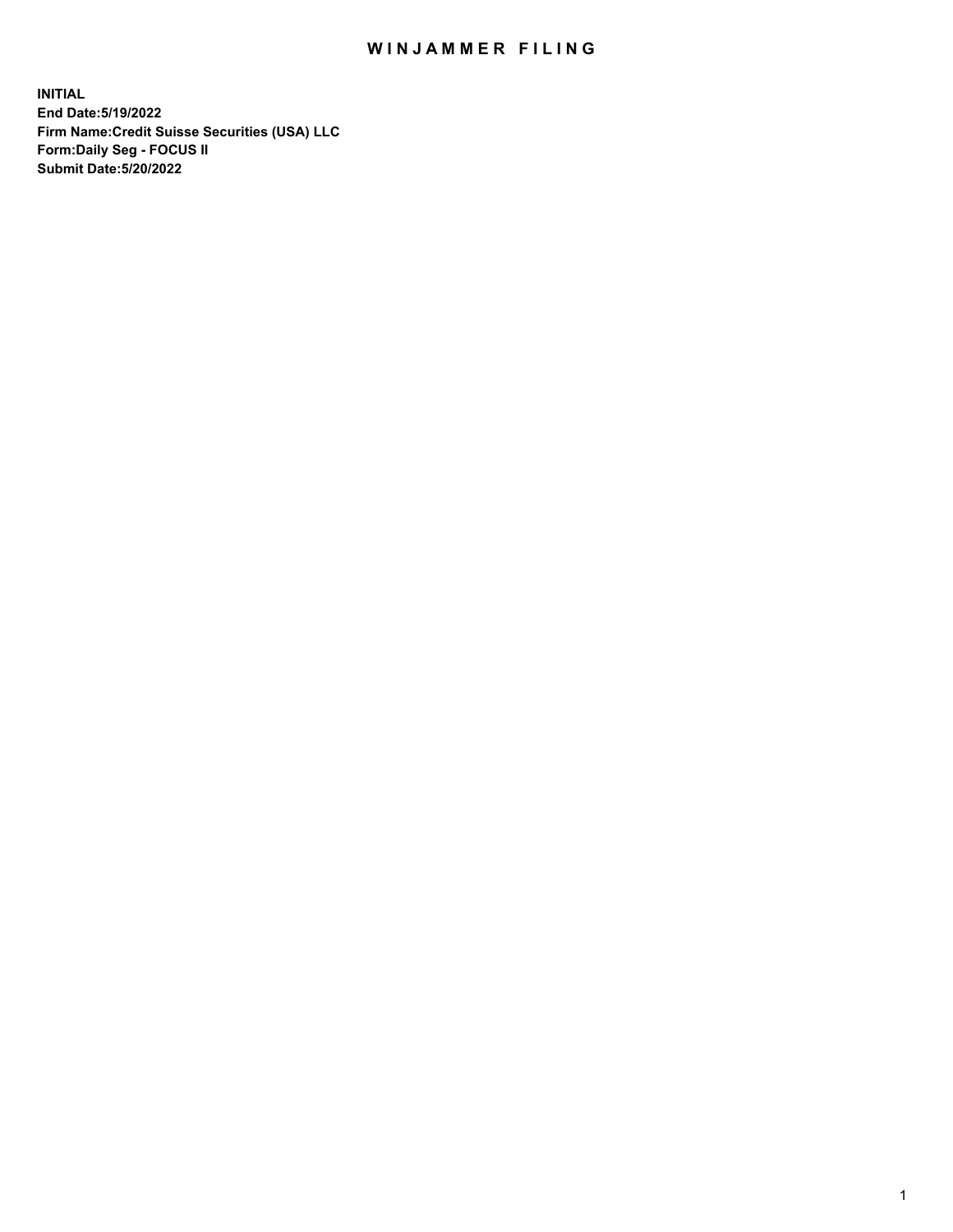**INITIAL**

## **End Date:5/19/2022 Firm Name:Credit Suisse Securities (USA) LLC Form:Daily Seg - FOCUS II Submit Date:5/20/2022**

## **Daily Segregation - Cover Page**

| Name of Company<br><b>Contact Name</b>                                                                                                                                                                                                                                                                                         | <b>Credit Suisse Securities (USA)</b><br><u>LLC</u><br><b>Alexander Baptiste</b> |
|--------------------------------------------------------------------------------------------------------------------------------------------------------------------------------------------------------------------------------------------------------------------------------------------------------------------------------|----------------------------------------------------------------------------------|
| <b>Contact Phone Number</b>                                                                                                                                                                                                                                                                                                    | 919-994-6223                                                                     |
| <b>Contact Email Address</b>                                                                                                                                                                                                                                                                                                   | alexander.baptiste@credit-suiss<br>e.com                                         |
| FCM's Customer Segregated Funds Residual Interest Target (choose one):<br>a. Minimum dollar amount: ; or<br>b. Minimum percentage of customer segregated funds required:% ; or<br>c. Dollar amount range between: and; or<br>d. Percentage range of customer segregated funds required between:% and%.                         | $\frac{\frac{0}{5}}{\frac{0}{0}}$<br>0 <sub>0</sub>                              |
| FCM's Customer Secured Amount Funds Residual Interest Target (choose one):<br>a. Minimum dollar amount: ; or<br>b. Minimum percentage of customer secured funds required:%; or<br>c. Dollar amount range between: and; or<br>d. Percentage range of customer secured funds required between:% and%.                            | $\frac{0}{5}$<br>$\underline{0}$<br>$\underline{0}$<br>0 <sub>0</sub>            |
| FCM's Cleared Swaps Customer Collateral Residual Interest Target (choose one):<br>a. Minimum dollar amount: ; or<br>b. Minimum percentage of cleared swaps customer collateral required:% ; or<br>c. Dollar amount range between: and; or<br>d. Percentage range of cleared swaps customer collateral required between:% and%. | $\frac{0}{5}$<br>0 <sub>0</sub><br>0 <sub>0</sub>                                |

Attach supporting documents CH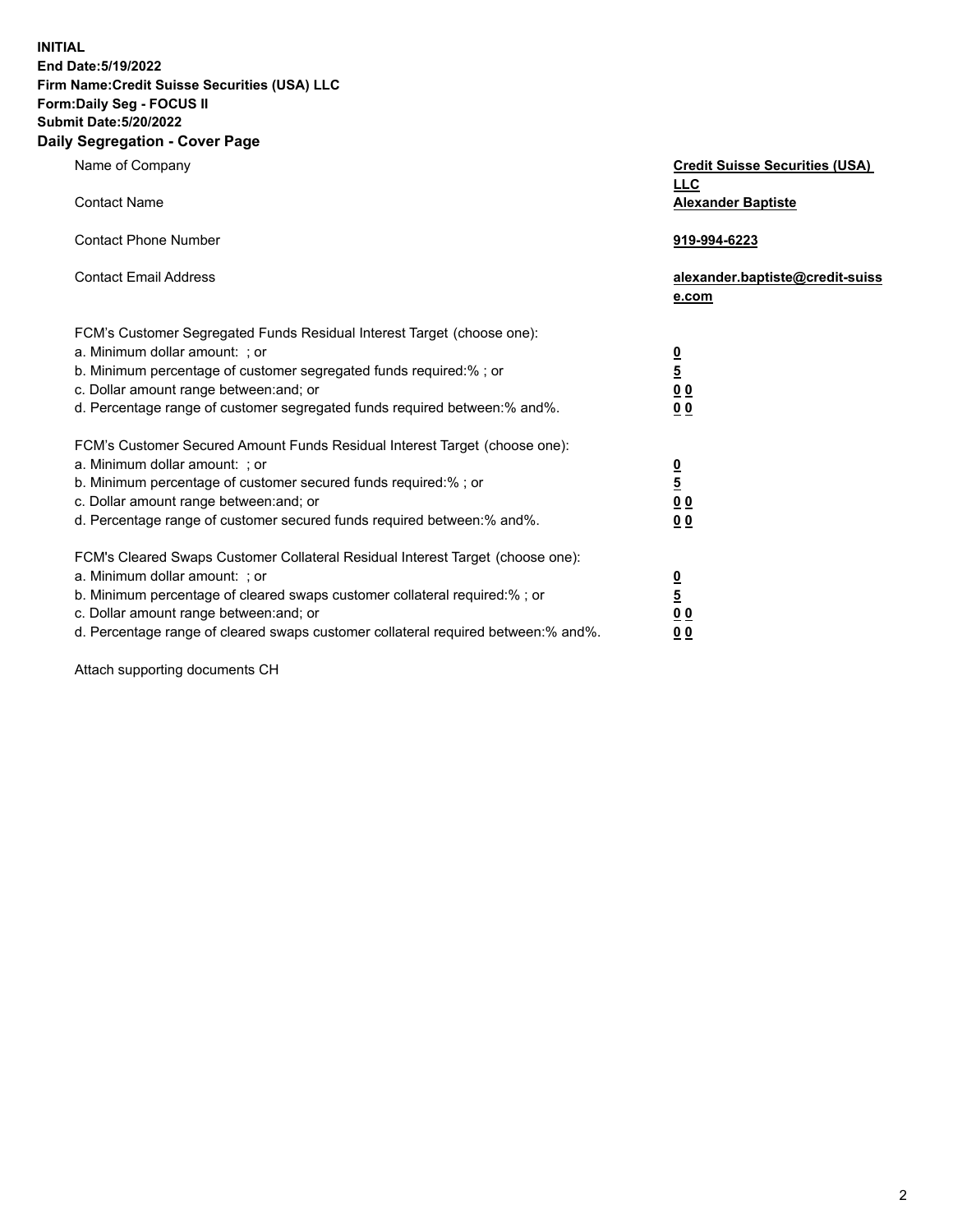**INITIAL End Date:5/19/2022 Firm Name:Credit Suisse Securities (USA) LLC Form:Daily Seg - FOCUS II Submit Date:5/20/2022**

## **Daily Segregation - Secured Amounts**

|     | Foreign Futures and Foreign Options Secured Amounts                                         |                                 |
|-----|---------------------------------------------------------------------------------------------|---------------------------------|
|     | Amount required to be set aside pursuant to law, rule or regulation of a foreign            | $0$ [7305]                      |
|     | government or a rule of a self-regulatory organization authorized thereunder                |                                 |
| 1.  | Net ledger balance - Foreign Futures and Foreign Option Trading - All Customers             |                                 |
|     | A. Cash                                                                                     | 2,527,576,358 [7315]            |
|     | B. Securities (at market)                                                                   | 9,361,026 [7317]                |
| 2.  | Net unrealized profit (loss) in open futures contracts traded on a foreign board of trade   | -1,462,584,227 [7325]           |
| 3.  | Exchange traded options                                                                     |                                 |
|     | a. Market value of open option contracts purchased on a foreign board of trade              | 125 [7335]                      |
|     | b. Market value of open contracts granted (sold) on a foreign board of trade                | $0$ [7337]                      |
| 4.  | Net equity (deficit) (add lines 1. 2. and 3.)                                               | 1,074,353,282 [7345]            |
| 5.  | Account liquidating to a deficit and account with a debit balances - gross amount           | 4,187,475 [7351]                |
|     | Less: amount offset by customer owned securities                                            | -4,120,220 [7352] 67,255 [7354] |
| 6.  | Amount required to be set aside as the secured amount - Net Liquidating Equity              | 1,074,420,537 [7355]            |
|     | Method (add lines 4 and 5)                                                                  |                                 |
| 7.  | Greater of amount required to be set aside pursuant to foreign jurisdiction (above) or line | 1,074,420,538 [7360]            |
|     | 6.                                                                                          |                                 |
|     | FUNDS DEPOSITED IN SEPARATE REGULATION 30.7 ACCOUNTS                                        |                                 |
| 1.  | Cash in banks                                                                               |                                 |
|     | A. Banks located in the United States                                                       | 43,701,930 [7500]               |
|     | B. Other banks qualified under Regulation 30.7                                              | 234,408,245 [7520] 278,110,175  |
|     |                                                                                             | [7530]                          |
| 2.  | Securities                                                                                  |                                 |
|     | A. In safekeeping with banks located in the United States                                   | 9,361,026 [7540]                |
|     | B. In safekeeping with other banks qualified under Regulation 30.7                          | 0 [7560] 9,361,026 [7570]       |
| 3.  | Equities with registered futures commission merchants                                       |                                 |
|     | A. Cash                                                                                     | $0$ [7580]                      |
|     | <b>B.</b> Securities                                                                        | $0$ [7590]                      |
|     | C. Unrealized gain (loss) on open futures contracts                                         | $0$ [7600]                      |
|     | D. Value of long option contracts                                                           | $0$ [7610]                      |
|     | E. Value of short option contracts                                                          | 0 [7615] 0 [7620]               |
| 4.  | Amounts held by clearing organizations of foreign boards of trade                           |                                 |
|     | A. Cash                                                                                     | $0$ [7640]                      |
|     | <b>B.</b> Securities                                                                        | $0$ [7650]                      |
|     | C. Amount due to (from) clearing organization - daily variation                             | $0$ [7660]                      |
|     | D. Value of long option contracts                                                           | $0$ [7670]                      |
|     | E. Value of short option contracts                                                          | 0 [7675] 0 [7680]               |
| 5.  | Amounts held by members of foreign boards of trade                                          |                                 |
|     | A. Cash                                                                                     | 2,534,620,784 [7700]            |
|     | <b>B.</b> Securities                                                                        | $0$ [7710]                      |
|     | C. Unrealized gain (loss) on open futures contracts                                         | <u>-1,552,733,808</u> [7720]    |
|     | D. Value of long option contracts                                                           | <b>125</b> [7730]               |
|     | E. Value of short option contracts                                                          | 0 [7735] 981,887,101 [7740]     |
| 6.  | Amounts with other depositories designated by a foreign board of trade                      | $0$ [7760]                      |
| 7.  | Segregated funds on hand                                                                    | $0$ [7765]                      |
| 8.  | Total funds in separate section 30.7 accounts                                               | 1,269,358,302 [7770]            |
| 9.  | Excess (deficiency) Set Aside for Secured Amount (subtract line 7 Secured Statement         | 194,937,764 [7380]              |
|     | Page 1 from Line 8)                                                                         |                                 |
| 10. | Management Target Amount for Excess funds in separate section 30.7 accounts                 | 53,721,027 [7780]               |

11. Excess (deficiency) funds in separate 30.7 accounts over (under) Management Target **141,216,737** [7785]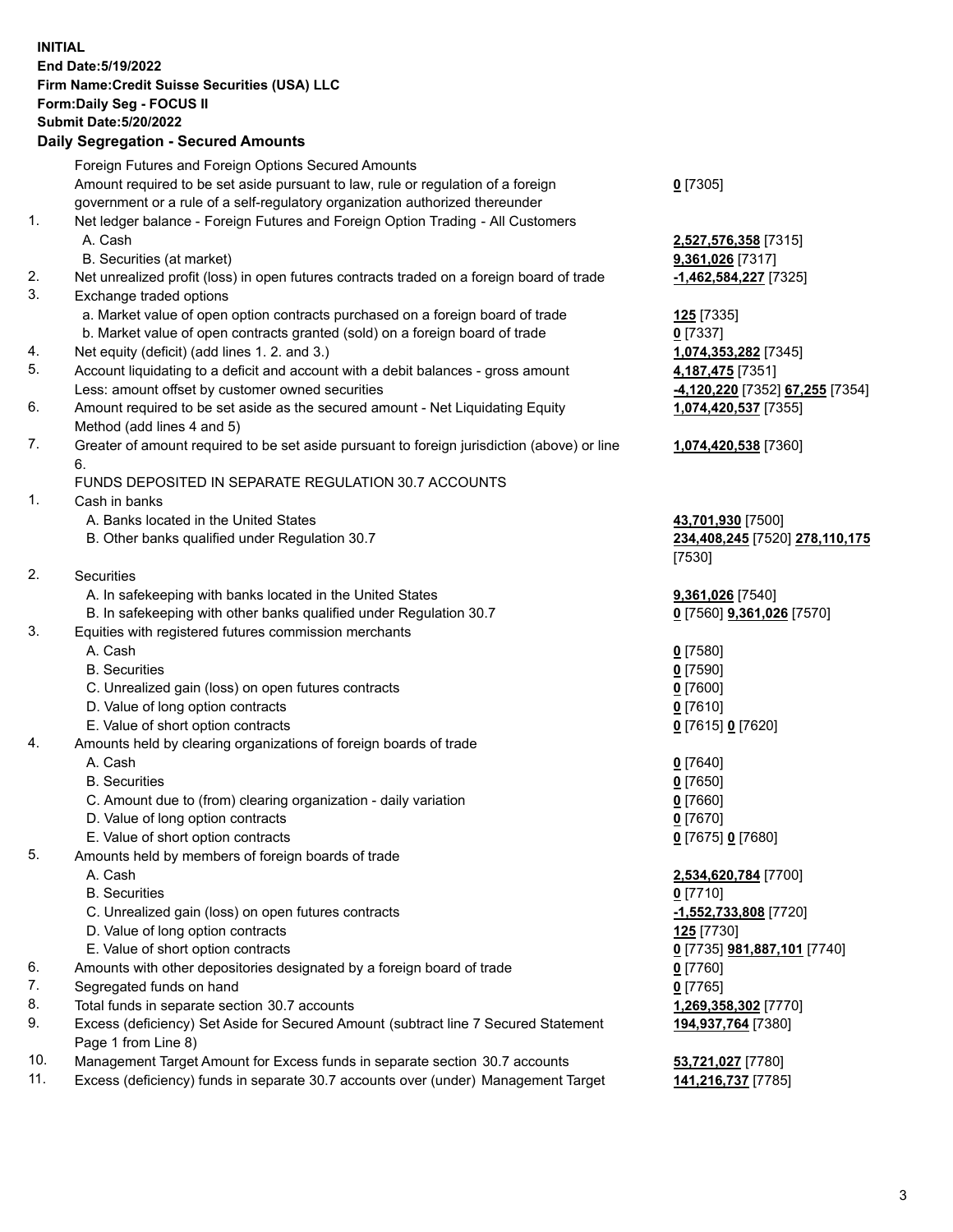|            | <b>INITIAL</b><br>End Date: 5/19/2022                                                           |                                            |
|------------|-------------------------------------------------------------------------------------------------|--------------------------------------------|
|            | Firm Name: Credit Suisse Securities (USA) LLC                                                   |                                            |
|            | Form: Daily Seg - FOCUS II                                                                      |                                            |
|            | <b>Submit Date: 5/20/2022</b>                                                                   |                                            |
|            | Daily Segregation - Segregation Statement                                                       |                                            |
|            | SEGREGATION REQUIREMENTS(Section 4d(2) of the CEAct)                                            |                                            |
| 1.         | Net ledger balance                                                                              |                                            |
|            | A. Cash                                                                                         | 244,341,234 [7010]                         |
|            | B. Securities (at market)                                                                       | 131,858,423 [7020]                         |
| 2.         | Net unrealized profit (loss) in open futures contracts traded on a contract market              | -80,842,188 [7030]                         |
| 3.         | Exchange traded options                                                                         |                                            |
|            | A. Add market value of open option contracts purchased on a contract market                     | 20,788,244 [7032]                          |
|            | B. Deduct market value of open option contracts granted (sold) on a contract market             | -22,938,802 [7033]                         |
| 4.         | Net equity (deficit) (add lines 1, 2 and 3)                                                     | 293,206,911 [7040]                         |
| 5.         | Accounts liquidating to a deficit and accounts with                                             |                                            |
|            | debit balances - gross amount                                                                   | 581,314 [7045]                             |
|            | Less: amount offset by customer securities                                                      | <mark>-566,175</mark> [7047] 15,139 [7050] |
| 6.         | Amount required to be segregated (add lines 4 and 5)                                            | 293,222,050 [7060]                         |
|            | FUNDS IN SEGREGATED ACCOUNTS                                                                    |                                            |
| 7.         | Deposited in segregated funds bank accounts                                                     |                                            |
|            | A. Cash                                                                                         | 77,071,611 [7070]                          |
|            | B. Securities representing investments of customers' funds (at market)                          | $0$ [7080]                                 |
|            | C. Securities held for particular customers or option customers in lieu of cash (at             | 130,988,488 [7090]                         |
|            | market)                                                                                         |                                            |
| 8.         | Margins on deposit with derivatives clearing organizations of contract markets                  |                                            |
|            | A. Cash                                                                                         | 290,150,632 [7100]                         |
|            | B. Securities representing investments of customers' funds (at market)                          | $0$ [7110]                                 |
|            | C. Securities held for particular customers or option customers in lieu of cash (at             | 869,935 [7120]                             |
|            | market)                                                                                         |                                            |
| 9.         | Net settlement from (to) derivatives clearing organizations of contract markets                 | -8,071,955 [7130]                          |
| 10.        | Exchange traded options                                                                         |                                            |
|            | A. Value of open long option contracts                                                          | 20,788,244 [7132]                          |
|            | B. Value of open short option contracts                                                         | -22,938,802 [7133]                         |
| 11.        | Net equities with other FCMs                                                                    |                                            |
|            | A. Net liquidating equity                                                                       | 48,890 [7140]                              |
|            | B. Securities representing investments of customers' funds (at market)                          | $0$ [7160]                                 |
|            | C. Securities held for particular customers or option customers in lieu of cash (at             | $0$ [7170]                                 |
|            | market)                                                                                         |                                            |
| 12.<br>13. | Segregated funds on hand                                                                        | $0$ [7150]                                 |
|            | Total amount in segregation (add lines 7 through 12)                                            | 488,907,043 [7180]                         |
| 14.<br>15. | Excess (deficiency) funds in segregation (subtract line 6 from line 13)                         | 195,684,993 [7190]                         |
| 16.        | Management Target Amount for Excess funds in segregation                                        | 14,661,102 [7194]                          |
|            | Excess (deficiency) funds in segregation over (under) Management Target Amount<br><b>Excess</b> | 181,023,891 [7198]                         |
|            |                                                                                                 |                                            |